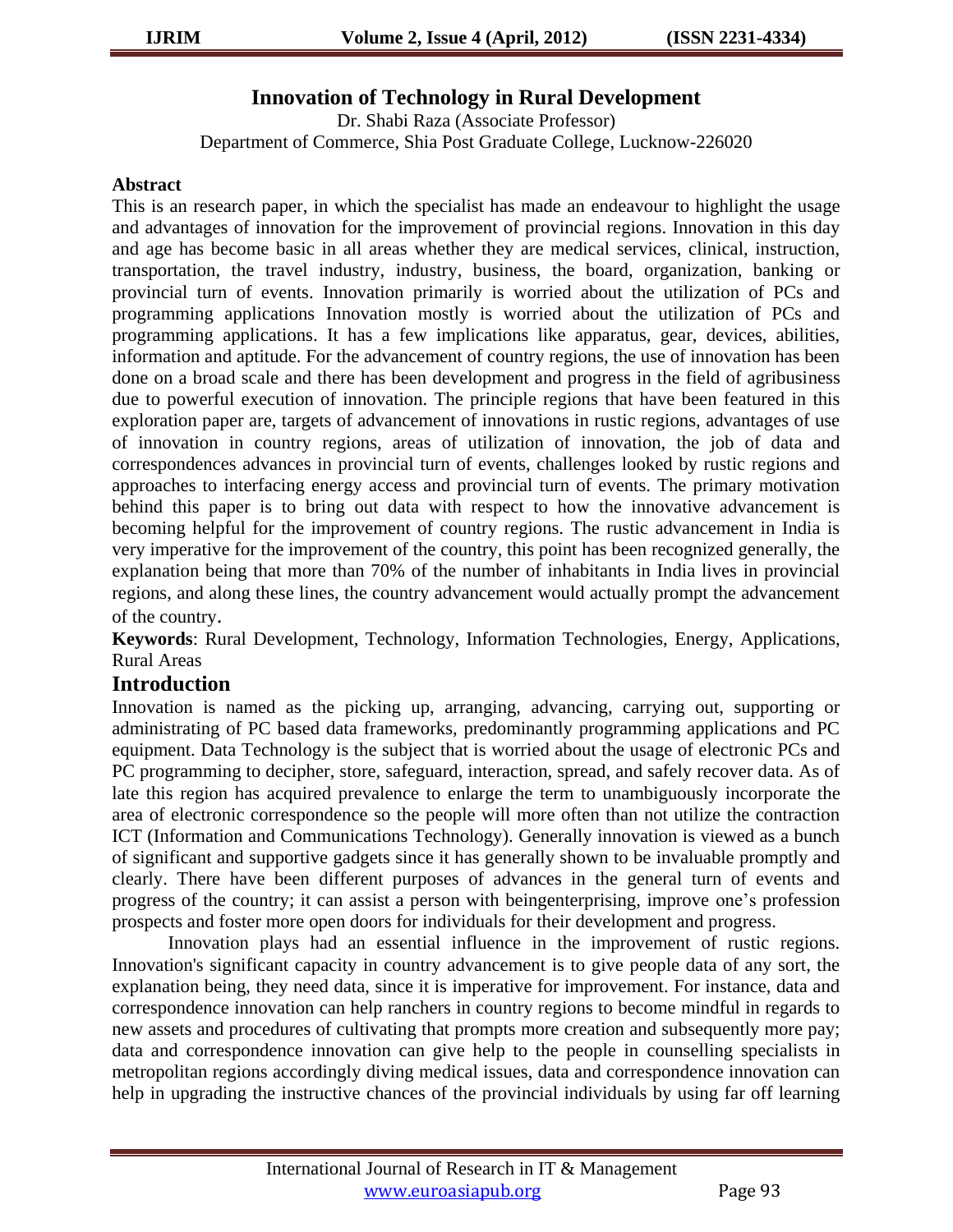philosophies and suitable educational plan and informative methods. The Department of Information Technology (DoIT) has been laid out in January, 2004 to make specific the most common way of advancing the extension of innovation with the end goal of development of the country. Innovation has generally been useful for country improvement in India. Aiding the foundation of innovation associations and making enhancements inside the greatness of innovation schooling inside the nation is essential.

## **Objectives of Innovation of Technologies in Rural Areas**

1. In towns, data focuses have been demonstrated that empower the provincial families to sufficiently gain admittance to creative and present day data and correspondences advancements. The young that are educated and ladies are basically given data in regards to the advancements so they gain mindfulness and they can satisfactorily utilize them.

2. The appropriate association and support of data advances require preparing and age of information and mindfulness among the rustic masses; their commitment is imperative for the viable usage of advances for the improvement of country regions.

3. Agriculture is the principle control of individuals in country regions, hence, for the improvement of agribusiness, it is fundamental that innovation ought to be sufficiently utilized and executed.

4. Within instructive organizations and preparing focuses, it is imperative to present PCs and web offices so rustic individuals get it and the utilization of innovation in learning habitats additionally stimulate interest and energy inside their outlooks.

5. Continuation, modernization and dispersal of data on freedoms to country families are carried out through using an appropriate blend of present day and existing channels of correspondence.

6. In country regions, different strategies, for example, the conveyance of data, deals, exchange, managing, industry in rustic regions is carried out through utilizing data and correspondences advances

# **Advantages of using Technology in Rural Areas**

There are various advantages of utilization of innovation in provincial regions:

1. The socio-monetarily in reverse segments of the general public, for example, landless

work, transient work and ghetto inhabitants are helped and benefitted.

2. The usefulness gets expanded; whether it is horticultural efficiency or the usefulness of

work or creation in whatever other region, there is a general improvement underway without dislodging work.

3. Development of advancements produces greater work open doors for people in country regions.

4. It works with sensible distribution and social correspondence.

- 5. It animates individuals towards self improvement and confidence.
- 6. It disposes of difficult work and work of individuals and contributes in the improvement

of the personal satisfaction of the people.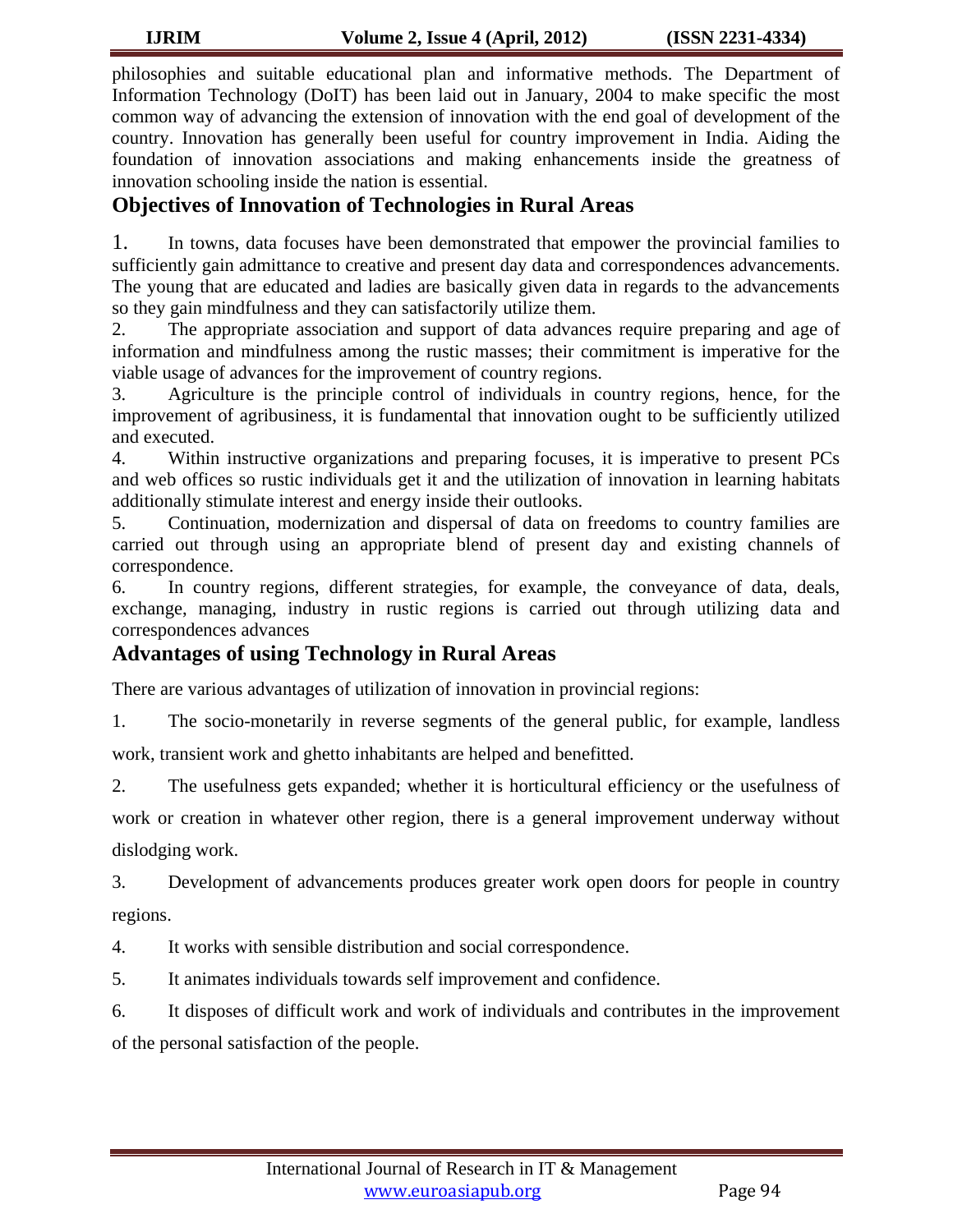### **Areas of Application of Technology**

1. Agriculture - In farming, the use of innovation has been utilized in making appropriate use of land, recovery of unused land, presenting creative trimming designs, conveyance of further developed procedures of development, use of further developed seeds, agrarian apparatuses and advertising offices and post-collect innovation.

2. Animal Husbandry - Improvement in domesticated animals, steers raising, dairy improvement in grain supply, advancement of feed, poultry, fish, culture, milk items and so forth 3. Rural and Cottage Industries - The advancement of innovation in rustic regions has additionally prompted the age of country designing. The creation of craftsman ships, painstaking work and different items has been improved through the use of specialized machines and hardware.

4. Health - Health area is viewed as one of the most noticeable regions that have made viable usage of innovations, for example, supply of unadulterated drinking water, improvement in disinfection and wellbeing administrations, and supply of minimal expense adjusted diet.

5. Water minor water system - The advancement of innovation has worked with viable water the board frameworks inside the country regions; capacity and preservation of water, fix and support of water supply frameworks have been essential for successful water the executives because of improvement of innovation.

6. Energy - Development of down to earth utilization of sustainable sources, for example, sunlight based, wind and water power, presentation of smokeless ovens are a portion of the wellsprings of energy that have been presented in provincial regions because of innovation.

7. Rural Housing - This is a region that should be engaged upon and improved; the procedures and the areas of use are expected to be created with respect to the development of country lodging. Planning, building and manufacturing of reasonable and cheap houses in provincial regions with locally accessible material and work.

8. Roads and Communication - There has been a lot of work done towards the advancement of streets and correspondence offices in rustic regions; in a portion of the areas, streets are as yet in an immature state which should be improved, subsequently, utilization of innovation ought to be upon the improvement of town streets, transport and interchanges frameworks.

9. Rural Education - Within the schooling system in provincial regions, other than the advancement of schools, instructive establishments and other instructional hubs, there has been use of PC innovation, proficiency crusades which center upon the meaning of innovation and furthermore this has brought about progress in participation and decrease of nonconformists.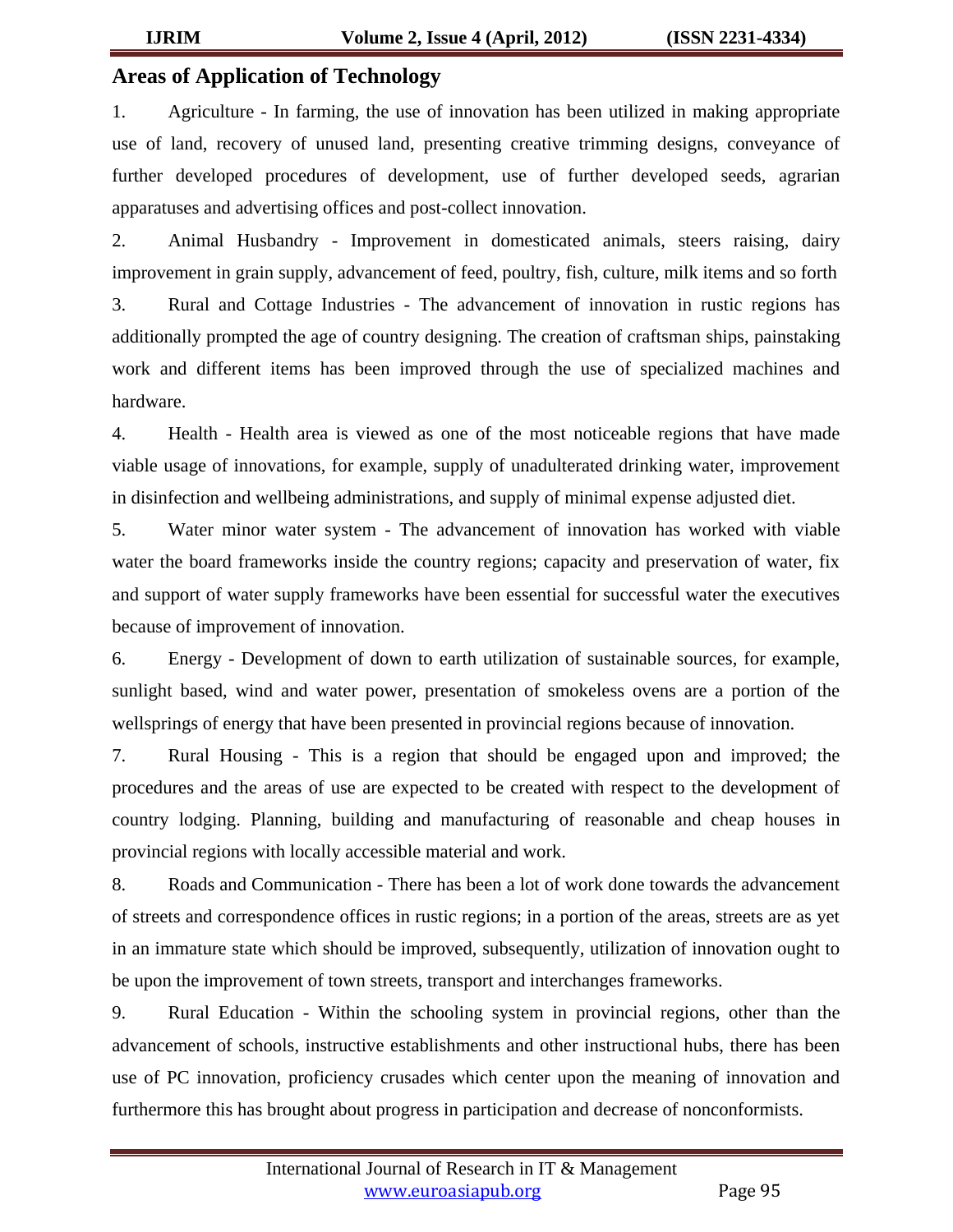The Role of Information and Communications Technologies in Rural Development Data and Communication Technologies (ICTs) alludes to the techniques for assembling, making, putting away, sending and recovering computerized records. These records can contain text, data, sounds and pictures, both unmoving and the ones that are moving. Data and correspondence innovations, and especially the Internet, are achieving a change in all human exercises relying upon the data, remembering those for rustic regions. However data innovation and correspondence innovation were grown autonomously, they are altogether consolidated together to deliver another data climate for the most part alluded to as Information and Communication Technology.

In the created world, the ICT insurgency has affected each circle of life and has been of tremendous benefit to the people. In India, for instance, data trade through electronic means plays recovered the part of expansion assessments in giving data, training and dynamic help to farming makers. The utilization of ICT could subsequently orchestrate the moderate agrarian development methods in country regions in India, yet in different nations of the world too, for example in Ghana. People, gatherings and associations have various perceptions about the use of imaginative and unique advances to propel individual viability and prominence of life, however assuming an association or a local area is consistently impacted in an unconstructive way by the presentation of creative advances, then the justification for this sort of issue would be the way in which the application and utilization of innovation occurred and not simply the innovation.

Innovation at times ends up being a muddled field which the provincial masses on occasion feel really awkward with, for instance, in instructive organizations, a rustic lady who has not been to school ever previously, on the off chance that she is shown how to work a PC and she learns, clearly she might feel troubled while working a PC all alone. Hence, it tends to be expressed that innovation can be a muddled field however it can never end up being unconstructive or negative if there should arise an occurrence of provincial turn of events.

## **Challenges Faced by Rural Areas**

Rustic regions in India are confronting many difficulties and issues, they are as yet in an immature express, the country masses are dealing with issues of destitution and joblessness and they are not proficient so they could pay special attention to better future possibilities all alone. The fundamental difficulties and issues looked by the country masses are the issues of destitution, joblessness, and ignorance. These issues and difficulties can be defeated through viable use of innovation inside the country regions. Different difficulties that might emerge originate from globalization, segment change and the rustic relocation of youthful, instructed and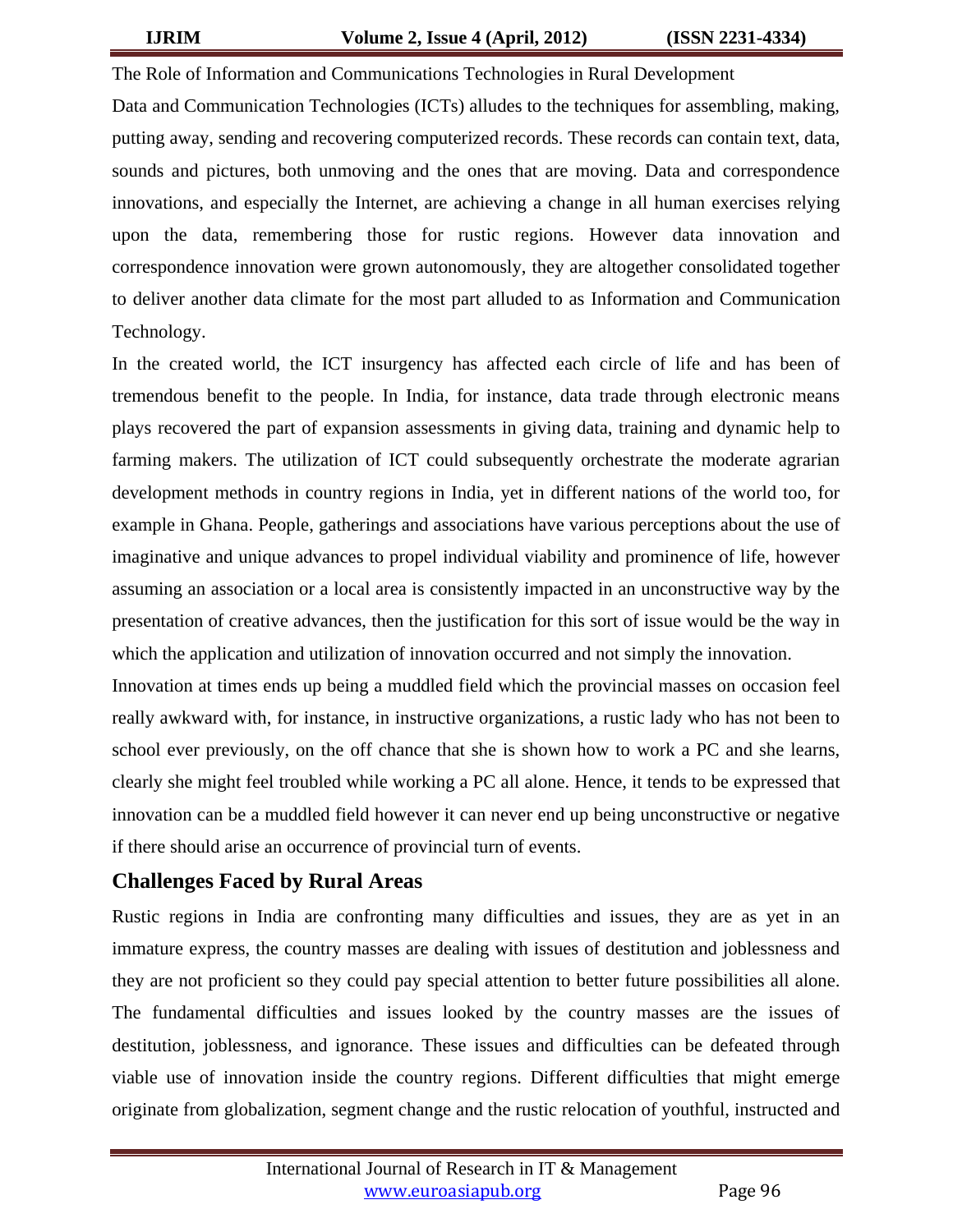thoroughly prepared people. Arrangements for provincial regions are figured out with a target to add to recognizing and utilizing qualities and open doors.

With the advancement of rustic approaches, it has been attempted to ensure that the infrastructural preconditions for edified everyday environments in provincial regions are achieved and that open and unique points of view are started through monetary turn of events. Ecological contemplations are likewise respected and consolidated during the improvement section of projects of methodology to support provincial regionsAchieving of administrations and framework is typically available all around the country on a public scale, for instance, arrangements of drinking water supply, sewage treatment, mail, broadcast communications, transportation, streets, foundation, machines, instruments, hardware, food items, etc. The eminences of these administrations, be that as it may, are not quite the same as one area to another. One region that requires improvement is sewage treatment where, for financial reasons, the quantities of dispersed frameworks are expanding. **Interfacing Energy Access and** 

## **Rural Development**

Fulfillment of present day energy can be portrayed as a family's capacity to secure an energy administration; it is expected to settle on a choice in regards to getting energy administrations based on its necessities. Achievement is a reason for availability and reasonableness. For energy to be realistic to a family, the family is expected to be inside the savvy affiliation and supply scope of the energy framework or supplier. Reasonableness alludes to the capacity of the family to pay for the straight association cost or the principal cost and energy usage costs. Enormous costs that are unreasonably expensive may debilitate the destitution stricken families from making an exchange to a cutting edge energy structure (Renewable Energy Technologies, 2010). One would enlarge this importance past rustic families to incorporate any conceivable shopper, from people to enormous affiliations. Most country networks experience restricted admittance to present day energy administrations, because of the issues of availability and additionally reasonableness. All things considered, they for the most part rely on customary fills, these are principally, crop remains, and wood to meet the larger pieces of their energy prerequisites. These sorts of shortage of energy assets have a serious effect upon the business and effectiveness. Whenever they are singed, conventional energizes regularly produce destructive synthetic substances with negative wellbeing impacts, particularly when utilized inside. There is an arrangement of solid confirmation that contact to indoor air contamination from the ignition of customary energizes expands the gamble of intense respiratory disease. They exhibit that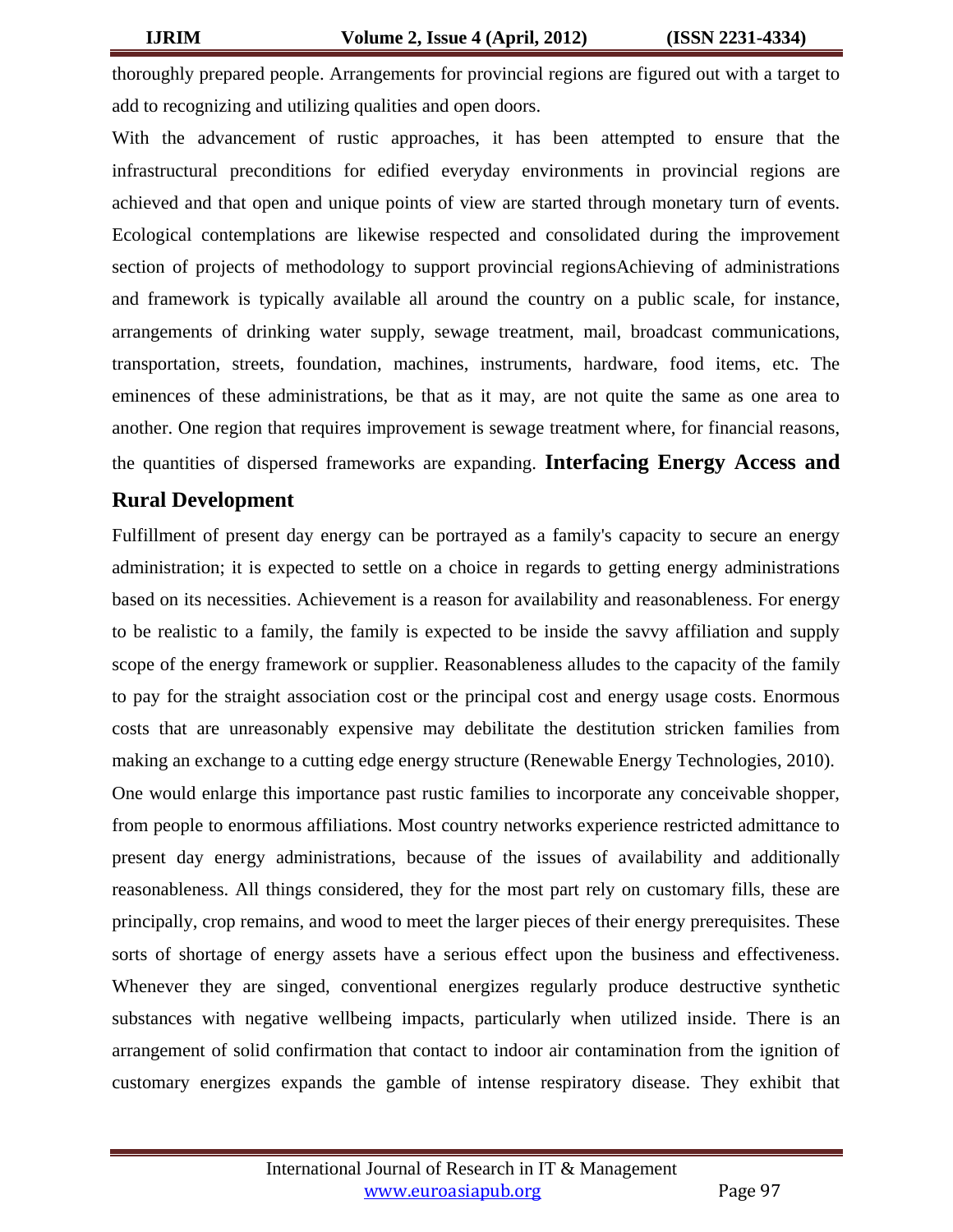tolerably sensible natural contributions, for example, utilization of a high level oven with conventional powers can cause decrease in intense respiratory contamination by 25% among babies and little youngsters. The way that conventional energizes can't produce a scope of new energy administrations, for example, mechanical power and power, this limits their ability to progress different parts of country life, including instruction and open positions (Renewable Energy Technologies, 2010).

### **Conversation**

For the rustic improvement of the country, the usage of innovation has been made generally; in provincial regions, horticulture is the principle control of individuals; for the advancement of agribusiness, there has been viable use of imaginative strategies, plans and techniques, different sorts of water system strategies, seeds, composts, insect poisons and pesticides have been presented in the cultivating methods. There has been use of innovation in different regions likewise like creature cultivation, provincial cabin businesses, wellbeing, energy, water the board, country lodging, streets and correspondence and rustic training. Innovation has empowered the provincial masses to lay out correspondence joins, do trade and deals, and it has produced mindfulness, information and data among the country people. Whenever rustic individuals go to instructive organizations for an instructional meeting on the best way to work specialized hardware, for example, PCs, they might feel fearful however they are generally sharp and excited to learn.

### **References**

Ananth, P.N., and Karthikeyan, M. (2008). Utilization of Science and Technology in Rural Areas (ASTRA): An Ethiopian Context. ISABB Journal of Food and Agriculture Science, 4(1), 1-12. Recovered May 29, 2010 from http://www.academicjournals.org/diary/ISABB-JFAS/article-fulltext-pdf/48E757244874

Boateng, M.S. (2008). The Role of Information and Communication Technologies in Ghana's Rural Development. Recovered May 29, 2009 fro[mhttp://digitalcommons.unl.edu/cgi/viewcontent.cgi?](http://digitalcommons.unl.edu/cgi/viewcontent.cgi) article=2065&context=libphilprac Environmentally friendly power Technologies for Rural Development. (2010). Joined Nations Conference on Trade and Improvement Recovered May 30, 2011 f http://unctad.org/ Provincial Development. (n.d.). Recovered May 30, 2009 from http://www.un.org/esa/agenda21/natlinfo/countr/germany/ruraldevelopment.pdf